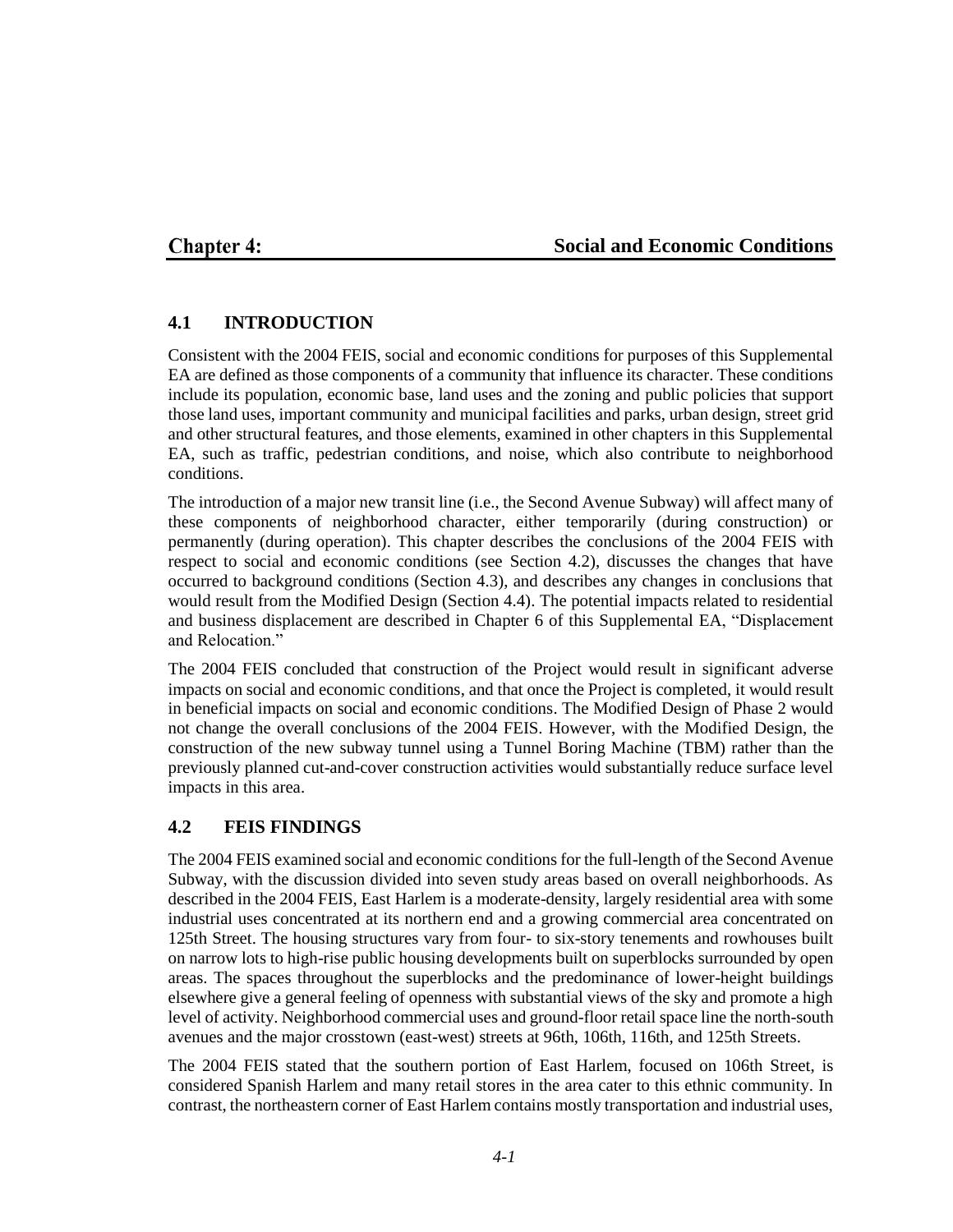including bus facilities and surface parking lots, with little pedestrian traffic. The 2004 FEIS also described that this corner of East Harlem has several transportation arterials, including approaches to the Willis and Third Avenue Bridges, numerous approaches to the Triborough Bridge (now the Robert F. Kennedy Bridge), the Harlem River Drive, and the FDR Drive along the riverfront.

The 2004 FEIS noted signs of new residential development and commercial investment that were occurring in 2004, with some derelict buildings, vacant ground-floor retail spaces, and empty lots being replaced by, or proposed for, new development. Through 2025, the 2004 FEIS projected over one million square feet of new development, primarily retail and residential uses, including up to 4,000 new residential units. It also noted that East 125th Street had seen a major retail revitalization in recent years, with the addition of several large retail stores including national chains.

The 2004 FEIS described the zoning in place in the East Harlem study area, including a Special Transit Land Use District (STLUD) that was established in 1974 along the length of Second Avenue to support construction of the Second Avenue Subway. The district was mapped on Second Avenue where the future Second Avenue Subway stations were to be located in the 1970s design. By encouraging transit entrances off of the sidewalk, it was intended to ease pedestrian flows, provide light and air to underground transit facilities, encourage development that promotes needed pedestrian amenities, coordinate present and future relationship of land uses within the district, and conserve the value of land and buildings. At locations in the mapped special district, developers of new buildings were required to coordinate with the New York City Department of City Planning and MTA to determine whether MTA wished to obtain a transit easement, and if so, the developer had to provide that easement. MTA obtained several easements in buildings that were developed after the special district was mapped. However, the 2004 FEIS Design did not include station entrances in entirely the same locations as the previous, 1970s plan for the new subway, so the STLUD districts were not consistently located in appropriate places for the new subway.

### **4.2.1 CONSTRUCTION IMPACTS**

The 2004 FEIS noted that for all four phases of construction of the Second Avenue Subway, potential temporary significant adverse impacts to land use and economic conditions could occur during construction because of temporary disruption or modification of access to buildings, altered viewscapes, limited visibility of businesses, and inconveniences for business deliveries. The 2004 FEIS stated that in the worst-case scenario, if a substantial number of businesses in an area were to close during construction, leaving street-level retail space vacant for an extended period, the character of the neighborhood could also be adversely affected. In most cases, safe access to buildings, including street-level businesses, was to be maintained throughout the construction period. However, the 2004 FEIS predicted that pedestrian and vehicular access may be altered at certain locations using sidewalk sheds and the removal of curbside parking and/or closure of travel lanes. The 2004 FEIS stated that retail establishments with outdoor activities on the sidewalk could be particularly affected. Further, whereas East Harlem is the site of substantial growth and development, the 2004 FEIS concluded that some developers may delay initiating projects in the area to avoid conflicts with the subway construction, thereby temporarily slowing commercial redevelopment. However, the 2004 FEIS anticipated that the Project would ultimately strengthen the area's attractiveness for businesses and development following completion of construction, resulting in a long-term benefit.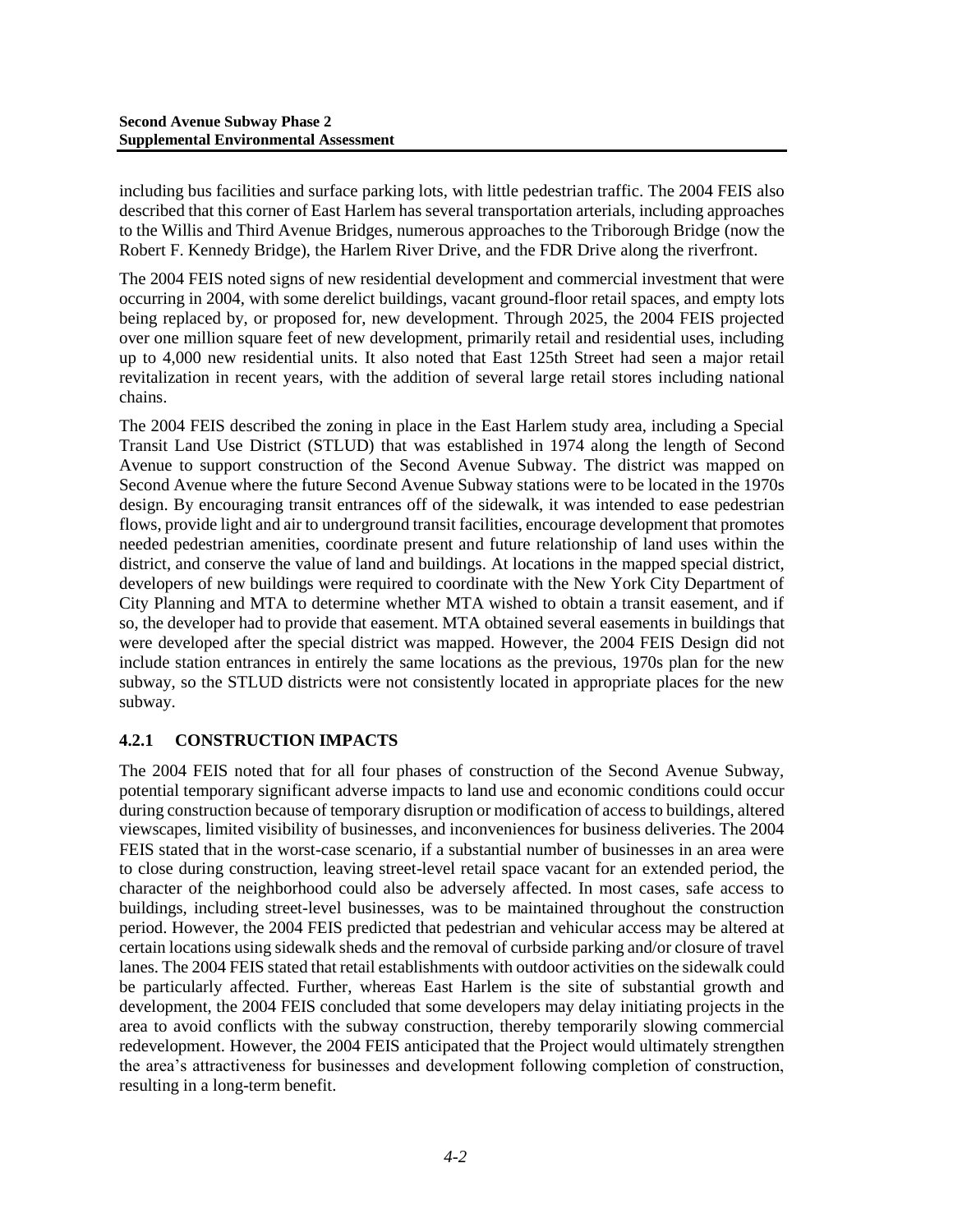The 2004 FEIS noted that where properties would be acquired, and businesses or residences displaced temporarily, public sector revenues generated by those properties (e.g., real estate taxes, water and sewer payments, etc.) would decrease. It concluded that this would result in adverse fiscal effects that would be temporary, since these properties would likely be reoccupied after completion of construction. In fact, according to the 2004 FEIS, the areas are likely to become more desirable locations for business due to the presence of the subway and the resulting improvements in transit service.

Specific to each station area for Phase 2, the following potential impacts were identified:

- **106th and 116th Street Station Areas**: The area between 105th and 110th Streets (including the proposed 106th Street Station) consists of a mix of low-rise buildings and large, high-rise residential complexes. Cut-and-cover construction work was identified for this area, which was to result in temporary land use and neighborhood character impacts. This was also to be true for the area around the 116th Street station. While there would be access limitations and alterations in these areas, the Project was to develop plans to ensure that access to businesses and residents are maintained throughout the construction period.
- **125th Street Curve:** Tunneling activities were to be below ground, but some construction activities were to still be visible and disruptive due to the potential need to reinforce several buildings at the curve. A construction staging area was also identified in the 2004 FEIS at the 125th Street curve.
- **125th Street Station Area**: This is an area that sees substantial commercial activity and depends on high levels of pedestrian activity. The 2004 FEIS noted that cut-and-cover construction in this area was to result in limited pedestrian and vehicular access, which was to be communicated to businesses in advance. Cut-and-cover construction was anticipated along portions of 125th Street from Park Avenue to Third Avenue for up to five years. The 2004 FEIS identified that community facilities, such as a nursing home on 125th Street near Park Avenue and the Manhattan Eye, Ear, and Throat Hospital on 125th Street between Park and Madison Avenues, would need to have access maintained. MTA was to coordinate with each facility to develop access plans. Construction could also limit economic revitalization efforts of local Business Improvement Districts (BID), such as the 125th Street BID. MTA was to work closely with the BID and other related business organizations, as well as other community groups to disseminate information about construction activities and receive input.
- **125th Street Tail Tracks**: The tunnel for the 125th Street tail tracks from Park Avenue to west of Fifth Avenue was to be excavated with a TBM, but some cut-and-cover construction was to potentially be needed for a TBM retrieval shaft within the 125th Street right-of-way.

The 2004 FEIS disclosed the potential economic benefits of subway construction for all construction phases. As a result of direct expenditures, the direct employment from construction activities of the full-length subway was an estimated 22,500 person-years of employment, based on an overall construction cost of \$13.0 billion in 2003 dollars. Specific to East Harlem, the neighborhood was predicted to benefit from a large construction worker population in the area, bringing new spending potential, which could result in additional sales for local businesses. The completed Second Avenue Subway would result in greater economic activity due to increased accessibility; however, the construction period would likely cause some temporary decline in business for the area, particularly for businesses that rely on high visibility and steady pedestrian and vehicular traffic.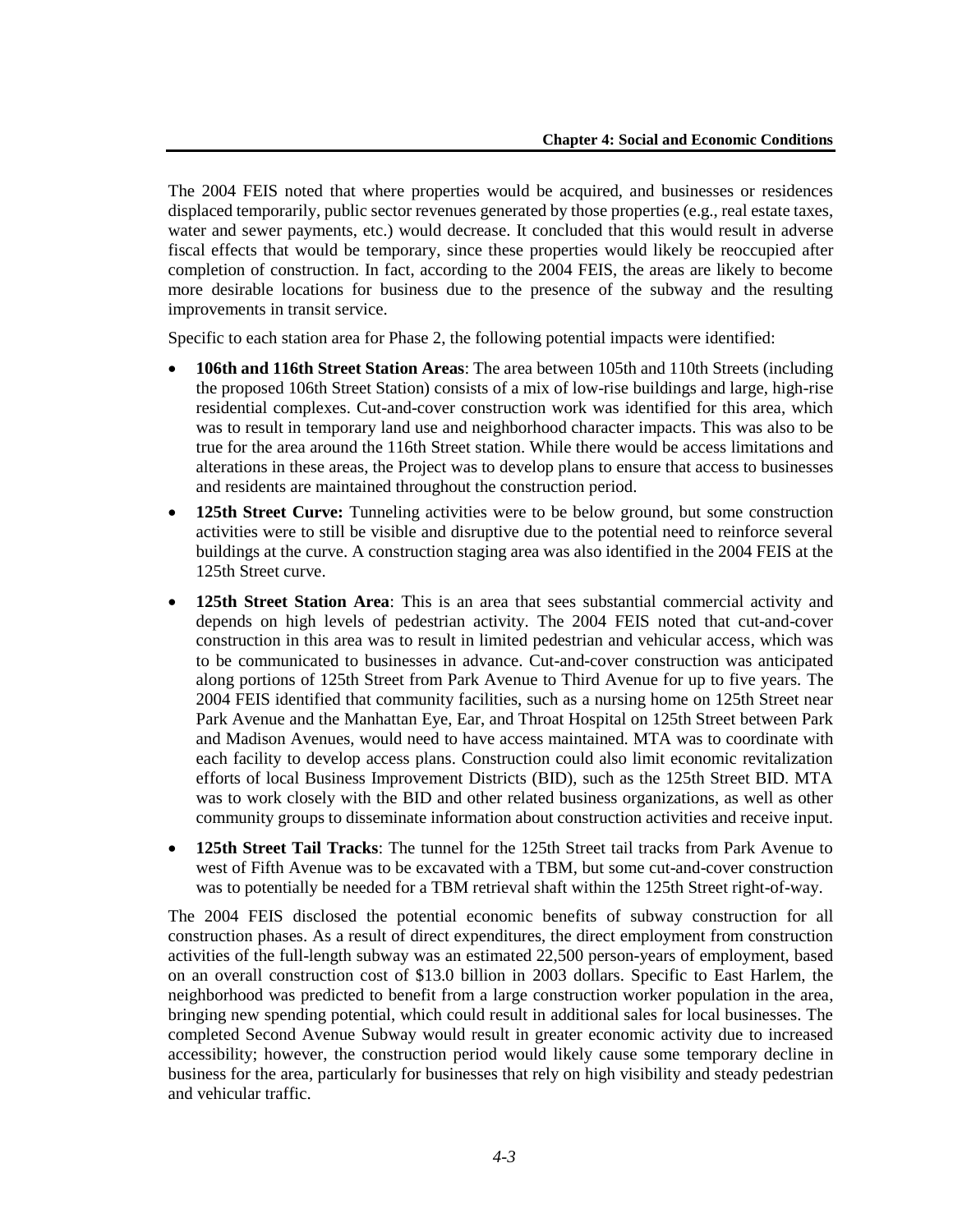The 2004 FEIS reported that potential adverse effects to neighborhood character during construction would include disruptions to access of residential and commercial buildings and travel patterns, as well as increases in truck traffic, noise, vibration, and dust. At the time of the 2004 FEIS, the specific duration of construction had not been determined. In several locations, longer term construction activities were identified in places where staging and managing of the construction of the Project's below-ground tunnels would occur, including locations along Second Avenue north of 125th Street to the Harlem River for the potential storage tracks, and along 125th Street between Park and Third Avenues. Temporary visual effects from barriers and construction equipment (including nighttime lighting) were also expected to adversely affect the neighborhood character and visual environment of the surrounding area during construction. To address potential rodent infestation, a rodent control program was to be incorporated into construction contract documents.

The 2004 FEIS described a variety of measures that would be employed during construction to mitigate the adverse impacts on social and economic conditions associated with the project's construction activities. These included the following:

- An extensive community outreach program with meetings, newsletters, and a web site. In addition, the 2004 FEIS called for a project office to be established at one or more locations along the alignment with a 24-hour telephone hotline;
- A community task force to provide citizen input on construction effects;
- The posting of subway construction information, possibly including detailed maps showing locations where pedestrian, bicycle, or wheelchair access might be difficult;
- Promoting high-quality design of sidewalk sheds, such as the addition of windows, better lighting, and good store signage at the subway's construction sites;
- Coordination with businesses to address access/delivery issues and provide special loading and unloading areas on nearby side streets to locations where access would be curtailed in front of buildings during construction, which might result in the prohibition of parking on the designated side streets;
- Limiting certain disruptive activities, such as vertical blasting, at night;
- Temporarily relocating spaces for displaced park activities, or other appropriate mitigation for open spaces, as appropriate.
- Erecting screens to limit nighttime lighting from construction areas; and
- Managing trucking activities at construction sites to avoid unnecessary queues.

#### **4.2.2 PERMANENT IMPACTS**

The 2004 FEIS did not identify any significant adverse impacts along the Phase 2 alignment to land use and economic conditions, neighborhood character, or populations that would result from the completed Second Avenue Subway. It identified beneficial effects relating to supporting economic growth as a result of improved transit access to East Harlem, as well as improved transit access from East Harlem to other employment centers throughout the city.

### **4.3 UPDATE OF BACKGROUND CONDITIONS**

Much of the development predicted in the 2004 FEIS has occurred, and there have also been many completed or planned developments that were not foreseen in the 2004 FEIS. The 125th Street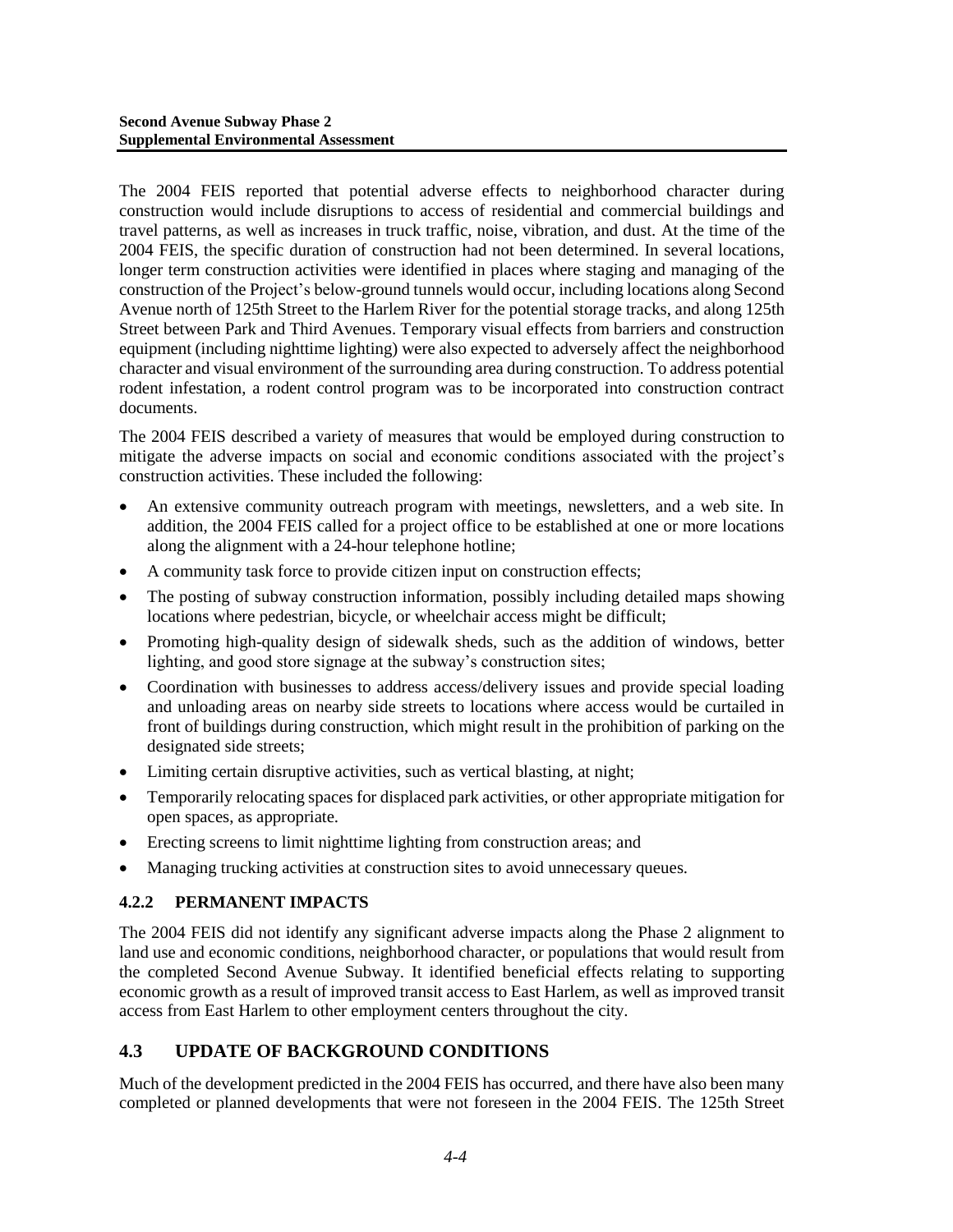corridor, in particular, has been and continues to be a focus of much of the new development and continues to strengthen its position as a retail and economic hub in Harlem. In 2008, New York City implemented a rezoning of the 125th Street corridor between Broadway and Second Avenue, which allowed for large commercial development to enhance 125th Street's viability as a retail hub within Harlem. As a result of that rezoning, new retail development occurred along 125th Street, including the introduction of stores housing national retailers.

**Figure 4-1** shows areas of new and planned development near the proposed alignment of Phase 2. Major development has included a mix of mid- and high-rise residential buildings; large commercial developments, such as the East River Plaza along the FDR Drive at 116th Street; and institutional uses, such as the Dream School on Second Avenue at 104th Street and the Harlem Children's Zone & Promise Academy on 125th Street at Madison Avenue. Despite this development, the overall land use pattern in East Harlem has not changed substantially but the new residential and commercial development has resulted in population growth and increased density. Current land use within the East Harlem neighborhood is shown in **Figure 4-2**.

In conjunction with the new development, East Harlem has experienced population growth. As shown in **Table 4-1**, the area's population as reported in the 2004 FEIS (based on the 2000 U.S. Census) was about 116,000. The population has increased approximately 4.4 percent to about 122,000 today (based on American Community Survey [ACS] 2011-2015 5-Year Estimates). **Table 4-1** also provides a comparison of socioeconomic characteristics of the neighborhood between the 2004 FEIS and today. The population of East Harlem is 86.1 percent minority (compared to 92.8 percent in 2000) and 31.4 percent of the population is identified as low-income (compared with 35.5 percent in 2000).

Continued population growth and new development is expected in East Harlem. As shown on **Figure 4-1**, major projects include a large residential and commercial structure at 1800 Park Avenue between 124th and 125th Streets; a large development at Lexington Avenue and 125th Street (at the site of a former, now vacant, Pathmark superstore); a large residential development along 126th Street between Lexington Avenue and Third Avenue; a commercial building under construction on 125th Street between Lenox Avenue and Adam Clayton Powell, Jr. Boulevard; a redevelopment sponsored by the New York City Economic Development Corporation (NYCEDC) of the full block between 126th and 127th Streets east of Second Avenue; and the conversion of a former firehouse between Park and Lexington Avenues into a new headquarters for the Caribbean Cultural Center African Diaspora Institute, also sponsored by NYCEDC. NYCDOT, in conjunction with NYCEDC and the New East Harlem Merchants Association, will implement the Park Avenue/125th Street Public Realm Project, which involves urban design and safety elements in the area around the Metro-North Harlem-125th Street Station.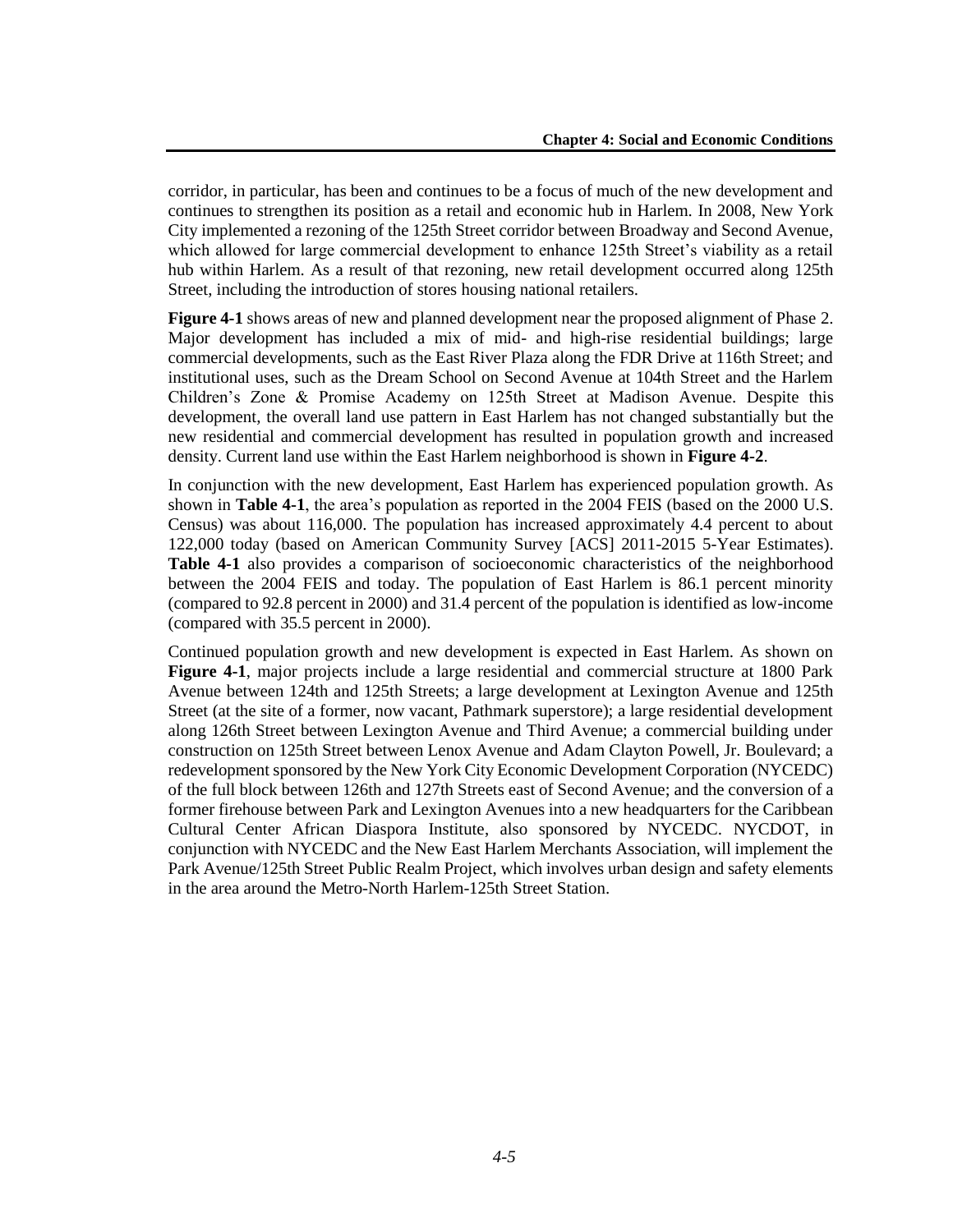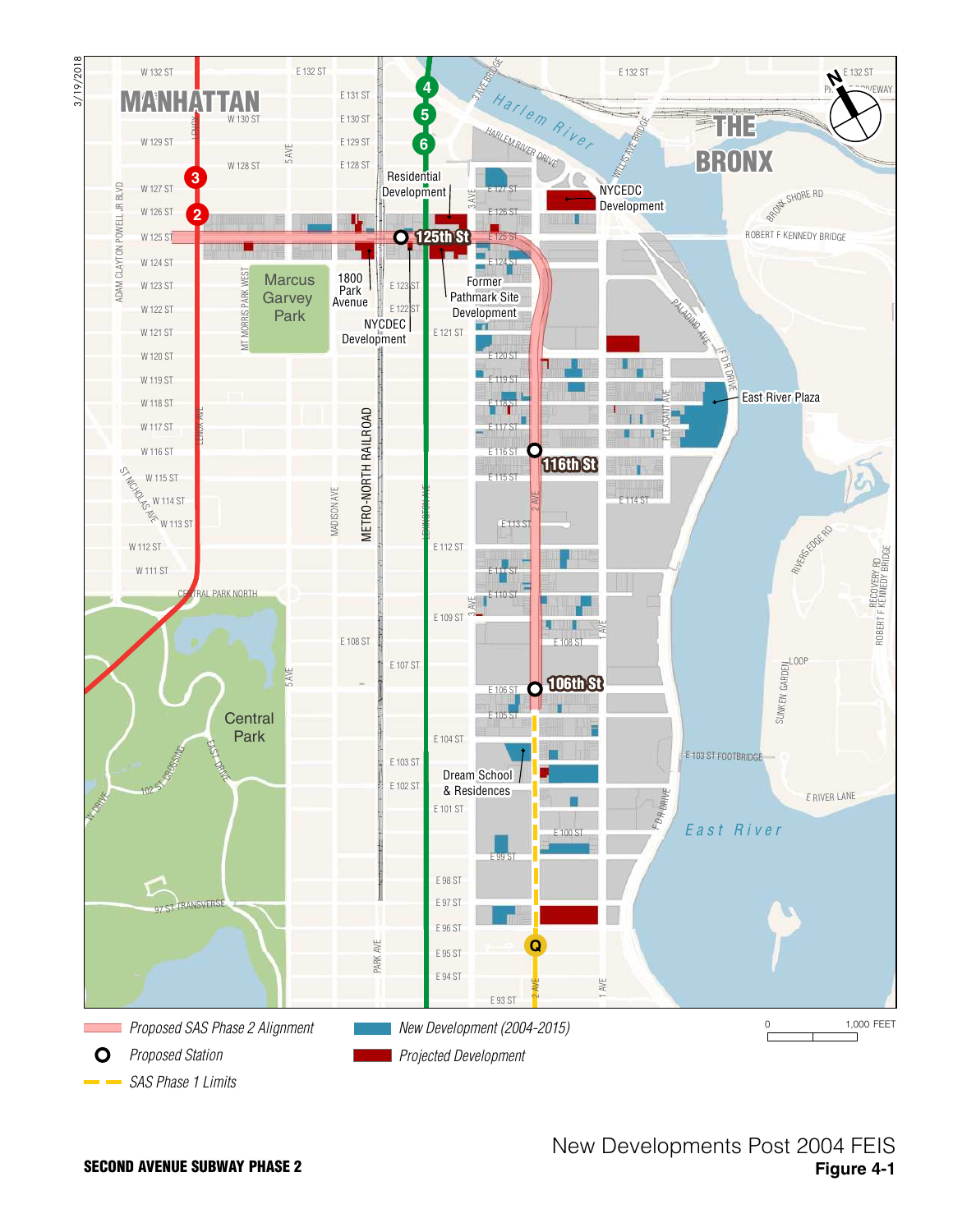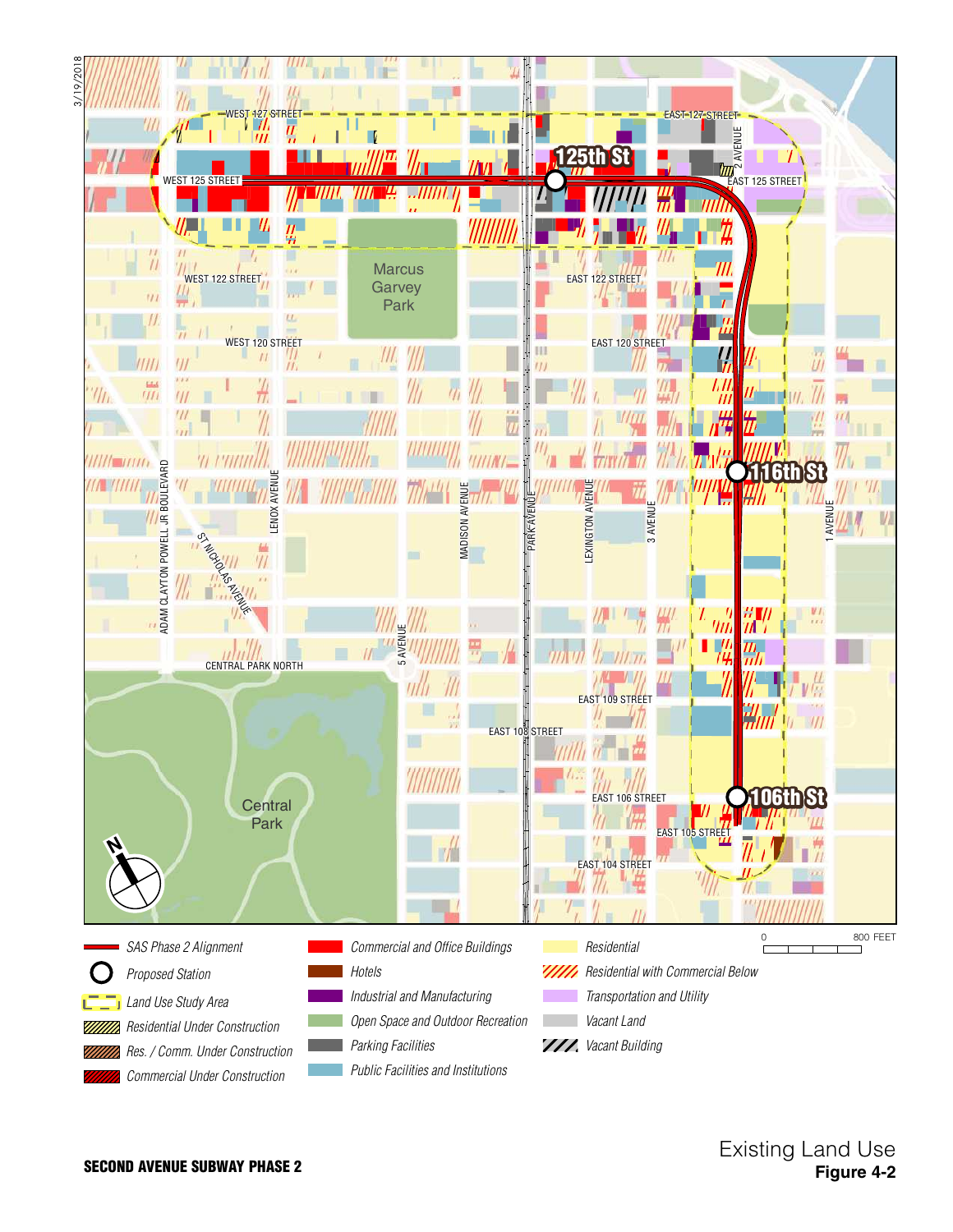| Table 4-1                                                  |
|------------------------------------------------------------|
| <b>Comparison of Population and Income Characteristics</b> |
| in the Study Area, 2004 FEIS vs. Current Conditions        |

|                                |           |                                     |                                                                                                      | <b>Income Profile</b>             |                                                                    |                       |                                       |                                     |                                                  |                                                                             |
|--------------------------------|-----------|-------------------------------------|------------------------------------------------------------------------------------------------------|-----------------------------------|--------------------------------------------------------------------|-----------------------|---------------------------------------|-------------------------------------|--------------------------------------------------|-----------------------------------------------------------------------------|
|                                |           | <b>Race and Ethnicity (Percent)</b> |                                                                                                      |                                   |                                                                    |                       |                                       |                                     |                                                  |                                                                             |
| <b>Study Area</b>              | Total     | Non-<br>and<br>White <sup>1</sup>   | Non-<br><b>Hispanic Hispanic Hispanic</b><br>and<br>Hispanic Hispanic Hispanic<br>Black <sup>1</sup> | Non-<br>and<br>Asian <sup>1</sup> | Non-<br><b>Hispanic</b><br>and<br>Hispanic<br>Other <sup>1,2</sup> | Hispanic <sup>3</sup> | <b>Total</b><br>Minority <sup>4</sup> | <b>Number</b><br>of House-<br>holds | Median<br>Household<br><b>Income</b><br>(\$2017) | House-<br>holds<br><b>Below</b><br><b>Poverty</b><br>(Percent) <sup>5</sup> |
| East Harlem<br>(2011-2015)     | 121,669   | 27.8                                | 34.4                                                                                                 | 7.5                               | 31.3                                                               | 46.5                  | 86.1                                  | 46,870                              | \$31,837                                         | 31.4                                                                        |
| East Harlem<br>(2000)          | 116,357   | 25.3                                | 40.9                                                                                                 | 2.8                               | 31.0                                                               | 52.4                  | 92.8                                  | 43,525                              | \$33,881                                         | 35.5                                                                        |
| Manhattan<br>(2011-2015)       | 1,629,507 | 56.4                                | 15.0                                                                                                 | 11.7                              | 16.9                                                               | 25.8                  | 52.9                                  | 750,419                             | \$74,904                                         | 15.6                                                                        |
| <b>Manhattan</b><br>(2000)     | 1,537,195 | 54.4                                | 17.4                                                                                                 | 9.4                               | 18.9                                                               | 27.2                  | 54.2                                  | 739.167                             | \$71,163                                         | 16.6                                                                        |
| New York City<br>(2011-2015)   | 8,426,743 | 43.3                                | 24.5                                                                                                 | 13.5                              | 18.7                                                               | 28.9                  | 67.5                                  | 3,113,535                           | \$54,862                                         | 19.4                                                                        |
| <b>New York City</b><br>(2000) | 8,008,278 | 44.7                                | 26.6                                                                                                 | 9.8                               | 18.9                                                               | 27.0                  | 65.0                                  | 3,022,477                           | \$57,943                                         | 19.7                                                                        |

**Notes:**

White, Black, Asian, and Other population may also be Hispanic (see note 3).

2 "Other" includes residents of American Indian, Alaska Native, Native Hawaiian and Other Pacific Islander descent, as well as those respondents who did not identify with any listed racial groups (white, black, Asian), or who indicated that they are of more than one race than the census defines.

3 The Hispanic category consists of those respondents who classified themselves in one of the several Hispanic Origin categories in the American Community Survey. People of this ethnic group may be any race.

4 The total minority population includes all those who are not non-Hispanic White.

5 Percent of households with incomes below established poverty level. The U.S. Census Bureau using its established income thresholds for poverty levels defines poverty levels.

**Sources:** U.S. Department of Commerce, Bureau of Census, *American Community Survey 2011-2015 5-Year Estimates; Second Avenue Subway FEIS.*

More recently, an area-wide rezoning and related land use actions for East Harlem were approved in November 2017. The purpose of these public actions is to encourage the development of affordable housing and new commercial and manufacturing space that supports job creation, while preserving existing neighborhood character and improving the pedestrian experience. The rezoning is intended to encourage growth in areas where there is ample transit accessibility, including the planned Second Avenue Subway. The area that was rezoned extends along Second, Third, Lexington, and Park Avenues between 104th and 128th Streets, on 125th Street near Park Avenue, along 116th and 124th Streets between Second and Park Avenues, and in an area near Madison Avenue between 126th and 132nd Streets. The Final Environmental Impact Statement (FEIS) published for the East Harlem Rezoning in September 2017 reported that by 2027, existing background growth, planned projects, and new development spurred by the rezoning will result in an additional 6,600 apartments and 16,000 new residents in East Harlem, an increase of 12 percent. This area will also see an additional 523,000 square feet of new retail space and 245,000 square feet of commercial office space, bringing 3,800 new employees to East Harlem (an increase of 9 percent).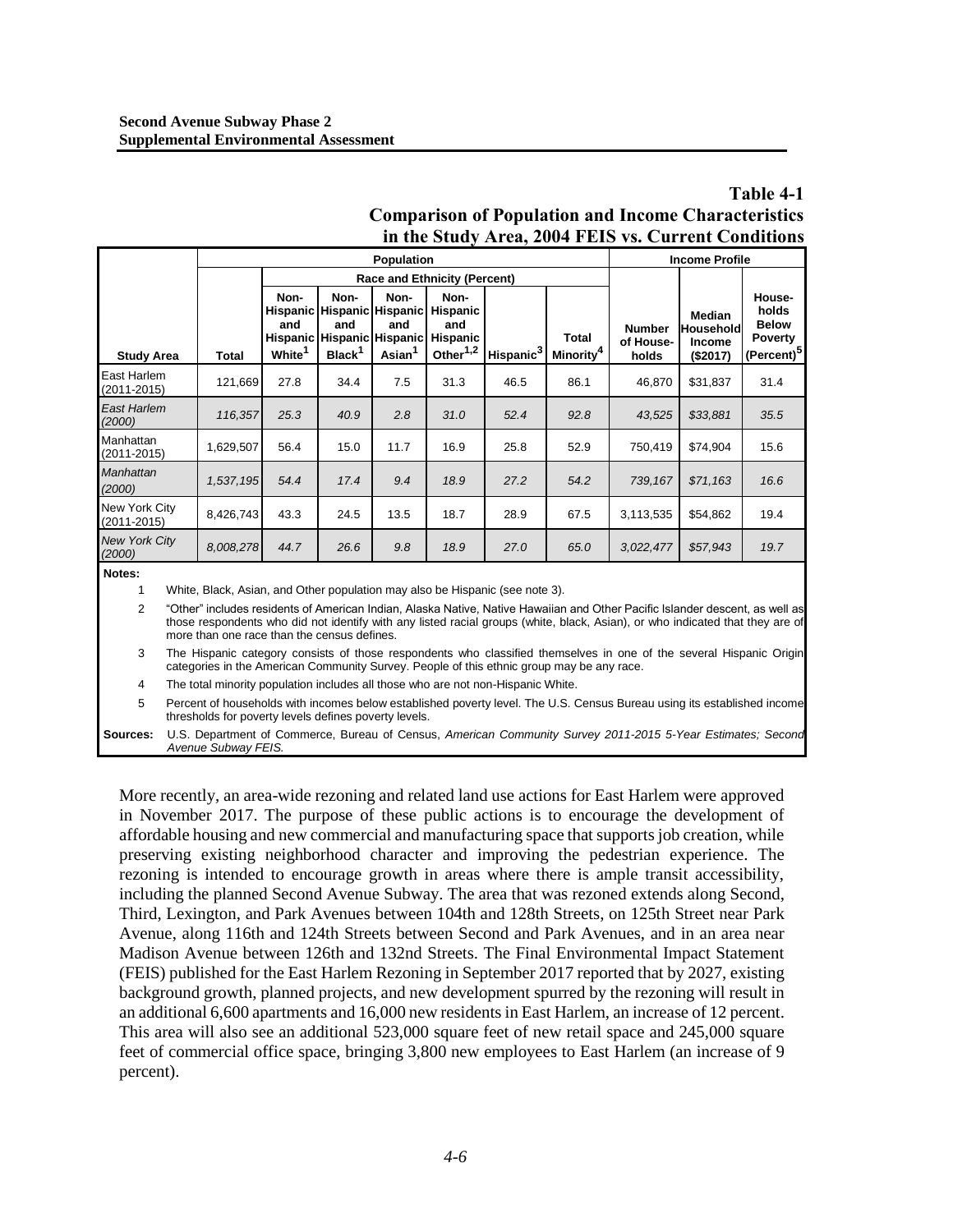As part of the East Harlem Rezoning, the New York City Department of City Planning coordinated with MTA to revise the STLUDs mapped along Second Avenue to align with current plans for the Second Avenue Subway. STLUD overlays are now mapped in the locations of the 106th Street, 116th Street, and 125th Street Stations. In addition, the text of the New York City Zoning Resolution was revised as relates to the STLUD so that (1) floor area provided for any subway transit-related uses such as subway entrances and ancillary facilities is not considered to be zoning floor area, and therefore is not counted against the total amount of development allowed on a site; and (2) greater flexibility is available in transit easement volumes to accommodate entrances and/or ancillary facilities that meet ADA requirements, ventilation and access requirements. The STLUD text also allows MTA to obtain transit easements on vacant lots that are needed for development of the subway.

## **4.4 PHASE 2 MODIFIED DESIGN—CHANGES IN IMPACTS**

### **4.4.1 CONSTRUCTION IMPACTS**

The Modified Design includes ancillary facilities and entrances that would be larger than presented in the 2004 FEIS Design, for a number of design and constructability considerations, as discussed in Chapter 2, "Description of Phase 2 Modified Design."

The Modified Design also reflects efforts to reduce surface construction impacts through reduced cut-and-cover construction, particularly along 125th Street (as detailed in Chapter 2). Ancillary facilities have also been relocated from 125th Street to 124th Street, which can serve as staging areas and spoils removal sites during construction, and would also reduce construction vehicle traffic along 125th Street, minimizing disruption to traffic and retail activities along this corridor. Similar to what was described in the 2004 FEIS, these ancillary facilities would be designed to blend into the surrounding urban context of the area.

As with the 2004 FEIS Design, construction activities of Phase 2 with the Modified Design would be disruptive to the community. Construction of Phase 2 would require staging areas, cut-andcover construction for the 106th Street and 116th Street Stations, and truck traffic. For the Modified Design, the sites of ancillary facilities would be used as construction staging sites to reduce the disruption associated with using the street above the tunnel alignment for construction staging as anticipated in the 2004 FEIS Design. While construction activities for some ancillary facilities and entrances would be relocated with the Modified Design and these facilities would be larger than what was presented in the 2004 FEIS, they would be in the same general vicinity as indicated in the 2004 FEIS and would result in similar temporary impacts to land use and accessibility to buildings. Temporary adverse impacts to businesses and residences during construction of Phase 2 would be similar to those analyzed in the 2004 FEIS and similar mitigation measures would be implemented. Therefore, no changes in adverse impacts with respect to land use and economic conditions have been identified. In addition, modification of construction means and methods from cut-and-cover to mining, particularly along 125th Street, would substantially reduce surface impacts and disruption during construction to land uses and businesses in this corridor.

MTA undertook extensive community outreach during the construction of Phase 1, and it will apply the experience gained from that process as part of the planning and implementation of construction for Phase 2. The reduced cut-and-cover construction required for the 125th Street Station would reduce potential temporary impacts to neighborhood character along 125th Street.